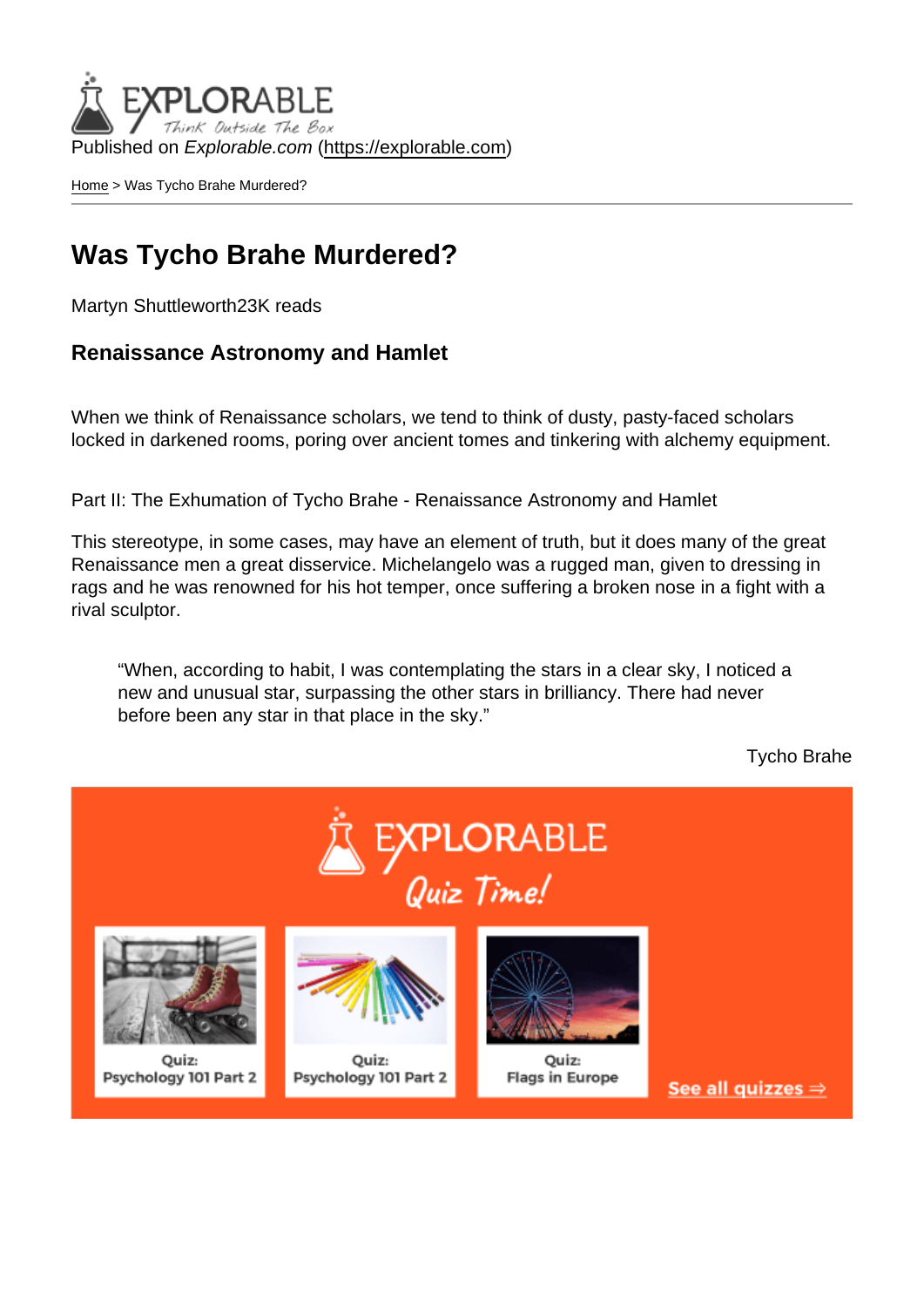# Tycho Brahe – Living On the Edge

Another man who breaks the stereotype was Tycho Brahe, surely one of the most fascinating scholars of the Renaissance, renowned for his hard drinking, 'bad boy' image. He allegedly lost his nose in a drunken rapier duel, so he had to wear a silver and gold prosthesis. However, despite this questionable lifestyle, he was one of the most brilliant astronomers of all time, marrying natural intelligence with intuition and dedication.

Tycho Brahe, in 1572, was the first astronomer to describe a supernova, using its appearance to challenge the Ptolemaic, geocentric model of the universe. In an era before the invention of the telescope, his accurate measurements of celestial bodies, using instruments he designed himself, laid the groundwork for the development of astronomy through the [Renaissance](https://explorable.com/renaissance-science) [1] and the [Enlightenment](https://explorable.com/science-and-enlightenment) [2].

However, controversy surrounds the death of Tycho Brahe, and modern research has shown that the official cause of death, a twisted bladder, may be open to question. A research team from Aarhus, Denmark, has been given permission to exhume the body and is looking at a new angle: Was Tycho Brahe murdered?

Portrait of Tycho Brahe (Public Domain)

## The Life of Tycho Brahe

Tycho Brahe (1546 – 1601) was born in Scania, a region of Denmark that is now part of Sweden. His father, Otto Brahe, was a member of the Danish nobility, and he was taken in by his uncle, Jurgen Brahe, at the age of two. In 1559, at the age of 13, Tycho entered the University of Copenhagen, initially to study law, but he soon developed an interest in astronomy. The catalyst for this interest was the eclipse of August 21st, 1560, a phenomenon that had been predicted by astronomers, the accuracy of the eclipse forecasts impressing the young scholar deeply and determining his life course.

He purchased an astronomical book, known as an ephemeris, which gave the location of celestial bodies at different times. After studying this and many of the other available texts, he came to realize the weakness of astronomy; very few texts and astronomers agreed about certain phenomena, making it difficult to make observations. In 1563, he wrote that this piecemeal gathering of information held back progress and that a concerted, long-term to chart the heavens was essential.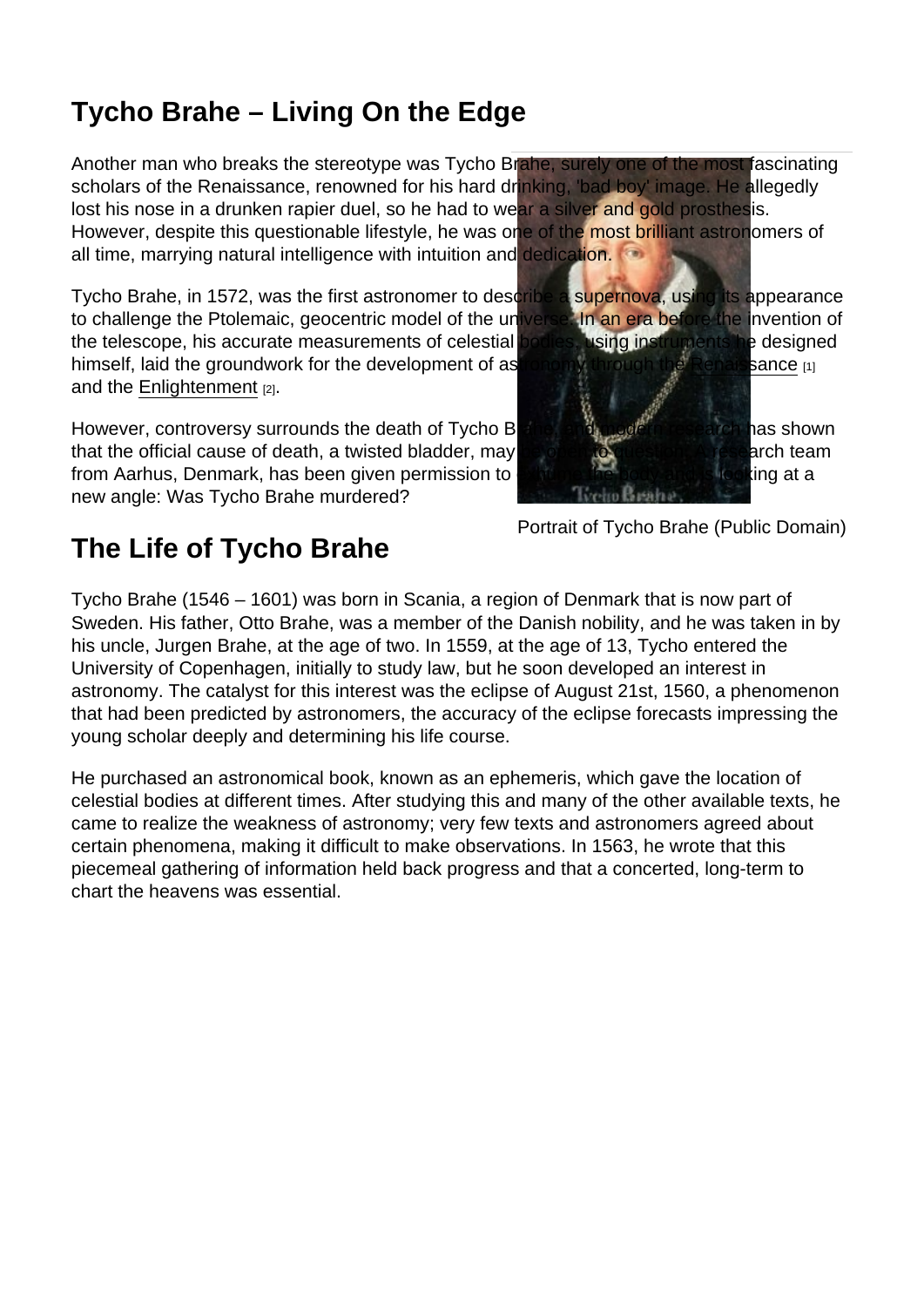With the aid of his sister, Sophia, he began to take detailed measurements of the heavens, meticulously recording positions of celestial bodies, although this was before the discovery of the telescope, restricting the accuracy. The young astronomer also made many improvements to the available astronomical instruments in his quest for accuracy and perfection.

In 1572, Brahe, on a journey home from a dinner in Copenhagen, noticed people staring at the sky in amazement. Following their lead, he looked up and saw that a new star had appeared in the constellation of Cassiopeia. Tycho immediately realized the importance of this discovery – the model of the universe proposed by Ptolemy must be wrong, because this new object proved that the heavens were not unchanging or fixed in a firmament and there was a<br>much more dynamic process in action. much more dynamic process in action.

Sky Map, in Tycho Brahe's notebook (Public Domain) Intrigued by the possibilities opened by this discovery, Brahe set out to make measurements of the new object, using surveying techniques to measure the position of the star at 6am and 6pm, every day. This twice-daily measurement, looking at the star at every half of a rotation of the earth, allowed him to use a method called the diurnal parallax to establish if the star was moving when compared to the background stars. After establishing that the parallax of the star was zero, this allowed him to state that the object was much further away than the moon or planets.

In his book, De Stella Nova, Brahe published his belief that the star was a new celestial object and proposed that the heavens could not be regarded as unchanging. We now know that the object was a supernova, a dying star in one last great explosion. The subtle findings contained in the book contributed to an upswing in Brahe's fortunes, as the king of Denmark and Norway, Frederick II, financed Brahe's astronomy in Uraniborg, an observatory that incorporated underground rooms packed with astronomical equipment.

At one point, Brahe's research consumed 5% of the yearly economic output of Denmark; such was the King's devotion to his astronomer. Brahe used the wealth to build huge astronomical instruments in an underground station, complete with a roof that could be pulled aside with pulleys. Brahe remained here for 20 years, making observations that would eventually fall into the hands of Johannes Kepler, allowing him to formulate his theories about the universe, including his Laws of Planetary Motion.

These good times had to end and, in 1596, when Frederick II died and was succeeded by his son, Christian IV, Brahe found that the royal goodwill ended, and he had to flee the country. In 1597, he settled in Prague where he became the court astrologer of Emperor Rudolph II, of the Hapsburg dynasty.

### **The Death of the Astronomer – Was Tycho Brahe Murdered?**

As the story goes, Brahe, a vivant with a taste for copious amounts of rich food and good wine, died at a banquet. He was too polite to excuse himself from the table to go to the bathroom and this caused his bladder to twist under the pressure of the accumulated urine, ultimately killing him. Kepler related that the astronomer took 11 days to die, unable to urinate and in a great deal of pain. On November 4th, 1601, the astronomer was given a full state burial in Prague, his body kitted out in full armor and his coffin escorted by 12 imperial guards.